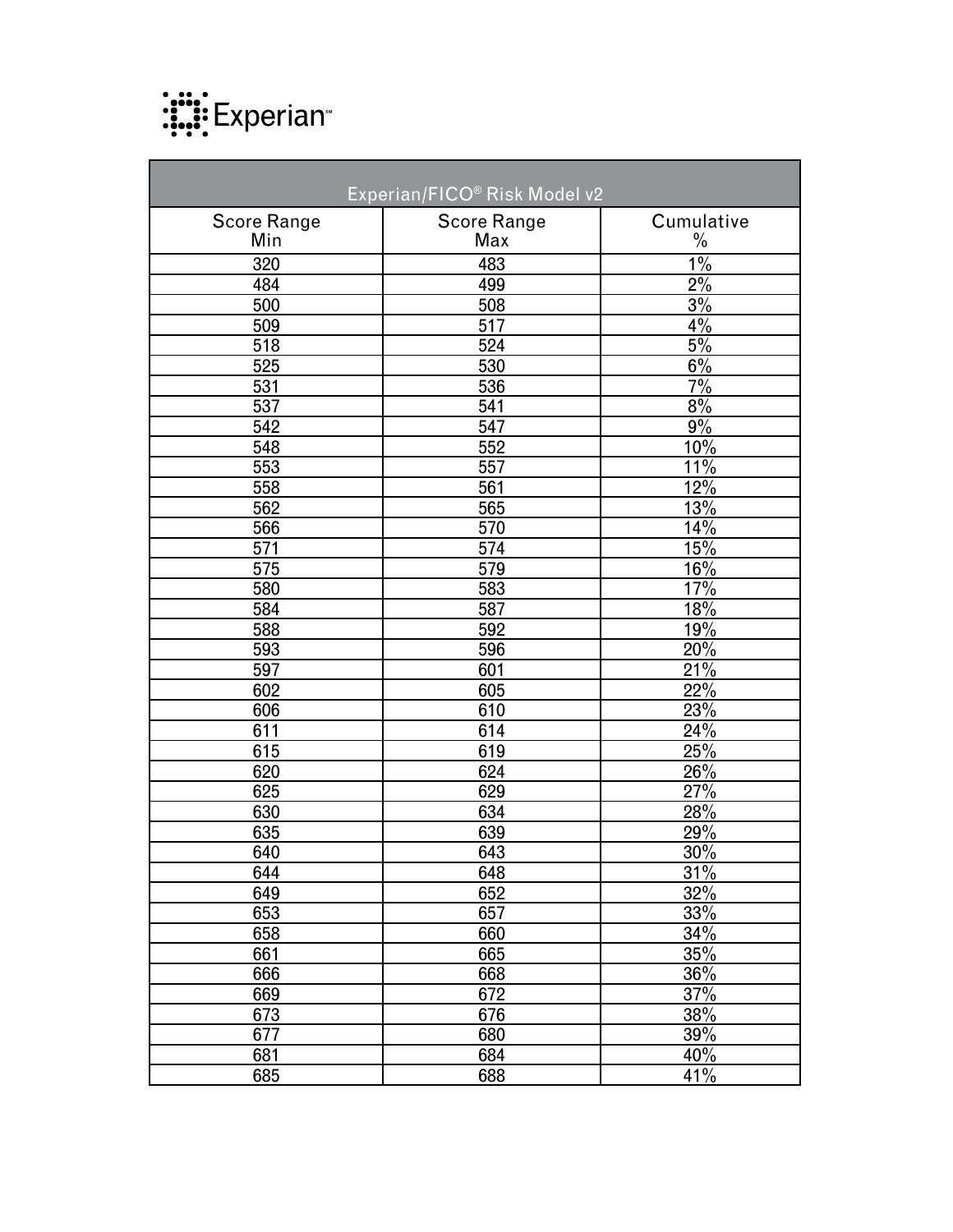| 689              | 692 | 42%              |
|------------------|-----|------------------|
| 693              | 696 | 43%              |
| 697              | 700 | 44%              |
| 701              | 703 | 45%              |
| 704              | 707 | 46%              |
| 708              | 711 | $\frac{47\%}{ }$ |
| $\overline{712}$ | 715 | 48%              |
| 716              | 719 | 49%              |
| 720              | 723 | 50%              |
| 724              | 727 | 51%              |
| 728              | 730 | 52%              |
| 731              | 734 | 53%              |
| 735              | 738 | 54%              |
| 739              | 741 | 55%              |
| 742              | 745 | $\frac{56\%}{ }$ |
| 746              | 748 | 57%              |
| 749              | 752 | 58%              |
| 753              | 755 | 59%              |
| 756              | 758 | 60%              |
| 759              | 761 | 61%              |
| 762              | 764 | 62%              |
| <u>765</u>       | 766 | 63%              |
| 767              | 769 | 64%              |
| 770              | 771 | 65%              |
| 772              | 773 | 66%              |
| 774              | 776 | 67%              |
| 777              | 778 | 68%              |
| 779              | 780 | 69%              |
| 781              | 783 | 70%              |
| 784              | 785 | 71%              |
| 786              | 787 | 72%              |
| 788              | 789 | 73%              |
| 790              | 790 | 74%              |
| 791              | 793 | 75%              |
| 794              | 794 | 76%              |
| 795              | 796 | 77%              |
| 797              | 797 | 78%              |
| 798              | 799 | 79%              |
| 800              | 801 | 80%              |
| 802              | 803 | 81%              |
| 804              | 804 | 82%              |
| 805              | 806 | 83%              |
| 807              | 808 | 84%              |
| 809              | 810 | 85%              |
| 811              | 812 | 86%              |
| 813              | 813 | 87%              |
| 814              | 815 | $\frac{1}{88\%}$ |
| 816              | 816 | 89%              |